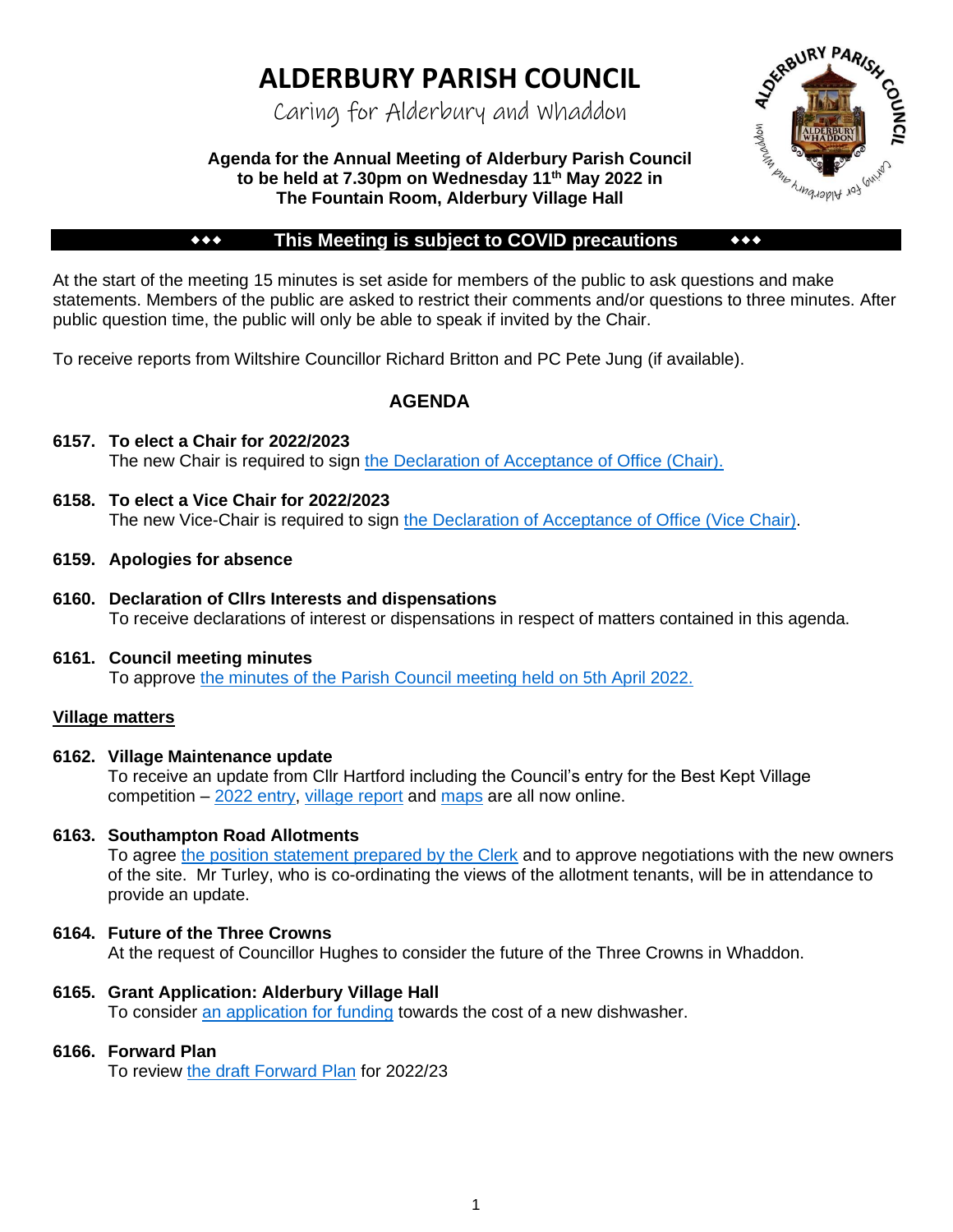## **Business and Finance**

## **6167. To review councillor responsibilities and work with external bodies 2022/23** [The current schedule of councillor roles is attached.](http://www.alderburyparishcouncil.gov.uk/_UserFiles/Files/Council%20documents/Councillor%20Roles.pdf)

## **6168. Council Subscriptions**

To approve the renewal of the Council's subscriptions:

- Council for Protection of Rural England £36
- National Association of Local Councils (including Wiltshire ALC) £774
- Information Commissioner (ICO) £35
- Society of Local Council Clerks (Fellowship) £251
- Corporate Governance Institute (ICSA) £150

#### **6169. Appointment of Internal Auditor**

To note the appointment of Lightatouch until 2025 was confirmed in 2021/22.

#### **6170. Review of Banking Arrangements**

Recommended that Lloyds Bank be retained for the ensuing year.

#### **6171. Review of Insurance Arrangements**

Recommended that Came and Company be retained as the Council's insurance brokers for 2022/23.

#### **6172. Council Policies and Procedures**.

To confirm [the policies and procedures currently listed on the Council's website,](http://www.alderburyparishcouncil.gov.uk/Policy__and__Documents_34466.aspx) pending such review as may be necessary during the year. Please note that Financial Regulation 18 has been amended to reflect changes arising from Brexit.

#### **6173. End of Year – Annual Governance and Accountability Return (AGAR)**

In accordance with Accounts and Audit Regulations 2015 and proper practices set out in the JPAG Practitioners Guide, the Council is required to:

- to prepare Accounting Statements for the year ended 31 March;
- to approve and publish the AGAR including the Governance and Accounting Statements
- to provide for the exercise of public rights to inspect the accounting statements and
- to publish the AGAR, including the signed external auditor report no later than Friday 1 July 2022.

Accordingly, the Clerk and Responsible Financial Officer (RFO) has prepared the following documents for approval by the Council and subsequent submission to the External Auditor, PKF Littlejohn LLP, and it is recommended as follows:

- (1) that [the Statement of Internal Control](http://www.alderburyparishcouncil.gov.uk/_UserFiles/Files/Policy%20and%20Documents/New%20Policies/06%20Internal%20Control%20V2.pdf) be approved;
- (2) that the matters set out in [the Internal Auditor's report](http://www.alderburyparishcouncil.gov.uk/_UserFiles/Files/Council%20documents/2022/AGAR%20-%20Internal%20Audit%20Report%202021-2022.pdf) be noted and the Annual Internal Audit [Report \(AGAR\)](http://www.alderburyparishcouncil.gov.uk/_UserFiles/Files/Council%20documents/2022/AGAR%20-%20Internal%20Audit%20Statement.pdf) be adopted;
- (3) that the [Annual Governance Statement \(AGAR Form](http://www.alderburyparishcouncil.gov.uk/_UserFiles/Files/Council%20documents/2022/AGAR%20-%20Section%201%202021-22.pdf) 3 Section 1) be approved;
- (4) that [the Accounting Statements for the Year ending 31st March 2022](http://www.alderburyparishcouncil.gov.uk/_UserFiles/Files/Council%20documents/2022/AGAR%20-%20Section%202%202021-22.pdf) as certified by the RFO [\(AGAR Form](http://www.alderburyparishcouncil.gov.uk/_UserFiles/Files/Council%20documents/2022/AGAR%20-%20Section%202%202021-22.pdf) 3 Section 2) be approved and signed by the Chair;
- (5) that [the Statement of Variances](http://www.alderburyparishcouncil.gov.uk/_UserFiles/Files/Council%20documents/2022/AGAR%20-%20Explanation%20of%20Variances.pdf) be approved;
- (6) that [the End of Year Bank Reconciliation Statement](http://www.alderburyparishcouncil.gov.uk/_UserFiles/Files/Council%20documents/2022/AGAR%20Bank%20Reconciliation%2031-3-22.pdf) be approved; and
- (7) that the [Notice of Public Rights and Publication of Unaudited AGAR](http://www.alderburyparishcouncil.gov.uk/_UserFiles/Files/Council%20documents/2022/AGAR%20-%20EoPR%20Unaudited%20Accounts.pdf) be approved and published by the RFO on the dates specified in [the Confirmation of Dates Statement.](http://www.alderburyparishcouncil.gov.uk/_UserFiles/Files/Council%20documents/2022/AGAR%20-%20Confirmation%20of%20Dates%20of%20Public%20Rights.pdf)